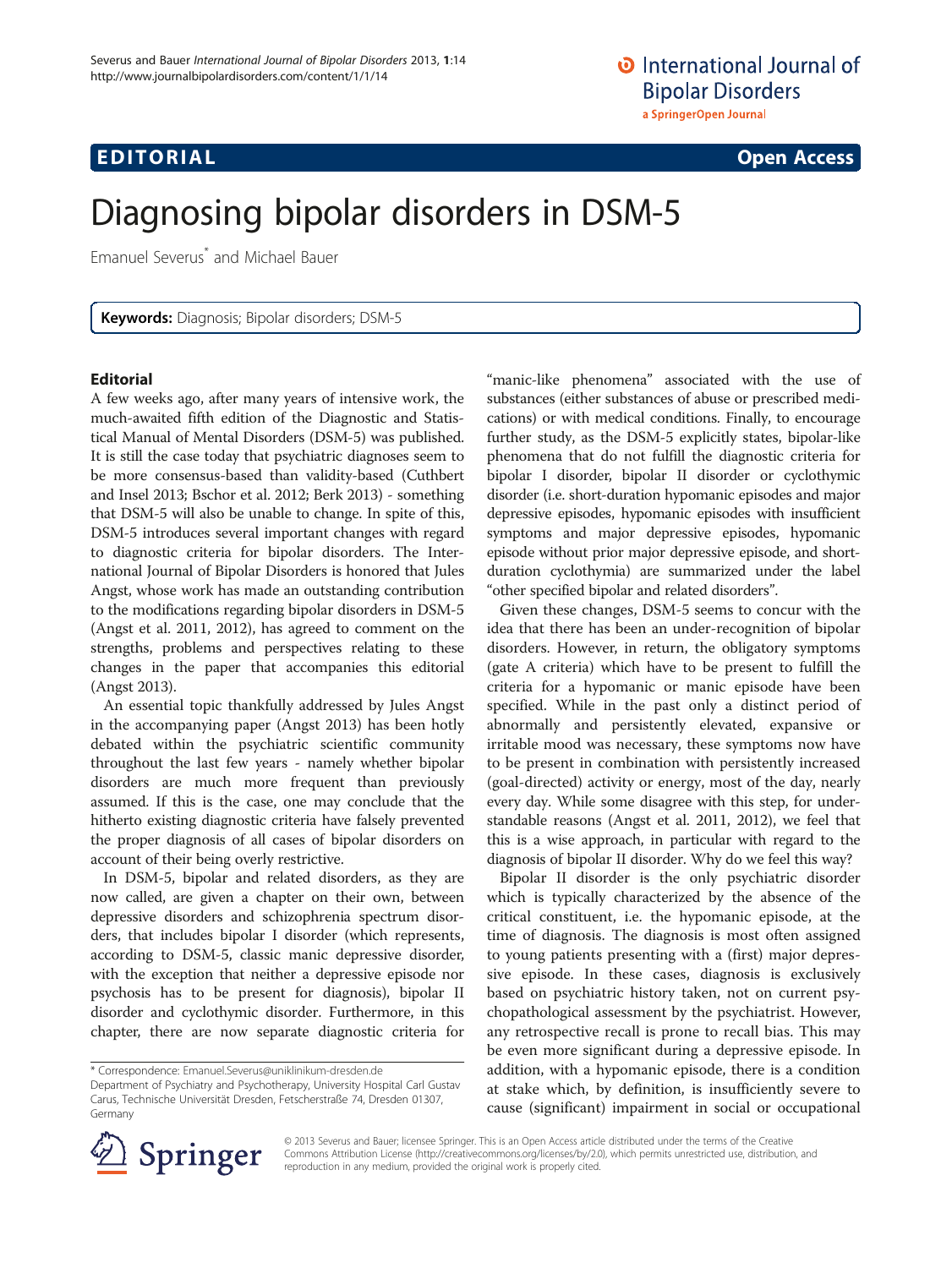functioning. In fact, it may even accompany a heightened level of creativity. Consequently, a hypomanic episode is frequently judged by the patient as being ego-syntonic. Therefore, finding out whether, at some point in the past, there has been a change in mood, associated with an unequivocal change in functioning, that is uncharacteristic of the individual when not symptomatic may significantly depend on the information provided by others, such as close friends, relatives or partners. Unfortunately, the information provided by these others is rarely gathered in scientific studies involving issues related to making the diagnosis of bipolar II disorder. A change in mood in the direction of elevated mood, for example, is primarily a subjective experience, not necessarily associated with an unequivocal change in functioning - and thereby not necessarily easily accessible to others. In contrast, (hypo) mania-associated change in mood, by definition, has to be accompanied by an unequivocal change in functioning. Therefore, a further specification of the change in mood with which (hypo)mania is associated is clearly needed. From a clinical point of view, this change in mood is well captured by the term "hyper" (which is, incidentally, the screening question for (hypo)mania in SCID for DSM-IV). Being hyper invariably includes being highly energetic. Therefore, from a clinician and DSM perspective, it is a completely logical and consistent step to formally add increase in (goal-directed) activity/ energy to the change in mood as a gate A criterion in DSM-5.

While diagnoses may have diverse functions (e.g. as a tool for communication about features/symptoms or as justification for claiming of benefits and reimbursements in the healthcare system), informing treatment decisions is one of the most crucial (Cuthbert and Insel [2013\)](#page-2-0). In the clinical example described above (a young patient with a first major depressive episode), whether a diagnosis of major depressive disorder or bipolar II disorder is made will have a large and significant impact on the future treatment, and especially the long-term treatment. According to current treatment guidelines, a young patient with a first major depressive episode in the context of a major depressive disorder will likely be treated with an antidepressant for a period of 6 to 12 months, depending on a variety of (clinical) variables, such as severity of the depressive episode or family history (Bauer et al. [2013](#page-2-0)). In contrast, a patient with the diagnosis of bipolar depression will probably be treated with either quetiapine or a combination of an antidepressant and a prophylactic antimanic agent (sometimes referred to as a "mood stabilizer") (Pfennig et al. [2012](#page-2-0)). Quetiapine or the mood stabilizer, if effective, will be given until further notice. One of the criteria for efficacy will be the prevention of new hypomanic/manic episodes. Now, if we think of diagnostic criteria as a "type of test for the

underlying, etiologically defined, illness", lowering the diagnostic threshold for bipolar disorders, as proposed by some, will increase the probability of false positives and reduce the probability of false negatives, and vice versa (Zimmerman [2012](#page-2-0)). With regard to our example, a young patient with a major depressive episode who is falsely diagnosed with a bipolar disorder (whereas in reality he/she is suffering from unipolar depression) will be treated with a prophylactic antimanic agent (mood stabilizer) and this treatment may continue indefinitely as one of the criteria for efficacy will be the prevention of new manic episodes which the patient will not develop as he/she is, in reality, suffering from unipolar depression. In contrast, if a patient with a major depressive episode is falsely diagnosed with major depressive disorder, whereas, in reality, the patient is suffering from bipolar II disorder (as the most probable case), the patient will be treated with an antidepressant (which, according to a recent expert survey, is a legitimate treatment option for bipolar II disorder) (Pacchiarotti et al. [2013](#page-2-0)). If the patient does not respond to the antidepressant, it will be augmented with lithium, quetiapine, aripiprazole or olanzapine (Bauer et al. [2013\)](#page-2-0). Lithium, quetiapine, aripiprazole and olanzapine are all prophylactic antimanic agents (mood stabilizers), and the combination of an antidepressant and a prophylactic antimanic agent is a viable treatment option for long-term treatment in patients with bipolar II disorder (Pacchiarotti et al. [2013](#page-2-0)). Alternatively, if such a patient develops a hypomanic or manic episode during antidepressant monotherapy, which continues for a substantial period of time after cessation of the antidepressant, a diagnosis of bipolar disorder will be made according to the current DSM-5 criteria, and the individual will be treated accordingly. Therefore, in terms of the requirement to "do no harm", the consequences of being falsely diagnosed with bipolar disorders tend to be more severe than those of being falsely diagnosed with major depressive disorder (Frances and Jones [2012\)](#page-2-0). In addition, if the goal of diagnosis is not only to inform current treatment decisions but also to contribute in developing future treatment options, having patients with falsely diagnosed bipolar disorders in genome-wide association studies (GWAS) may cloud statistically significant associations - and thereby prohibit the development of tailored personalized treatment options, based on the findings of these GWAS, for patients with bipolar disorders (Schulze [2010\)](#page-2-0).

In summary, in our view, the DSM-5 criteria nicely specify what is currently understood by the diagnosis of "bipolar disorders" (with the current treatment options based upon these definitions) and at the same time allow further exploration of the nature of disorders (e.g. in terms of treatment response) which, at this point in time, have to be referred to as disorders related to bipolar disorders.